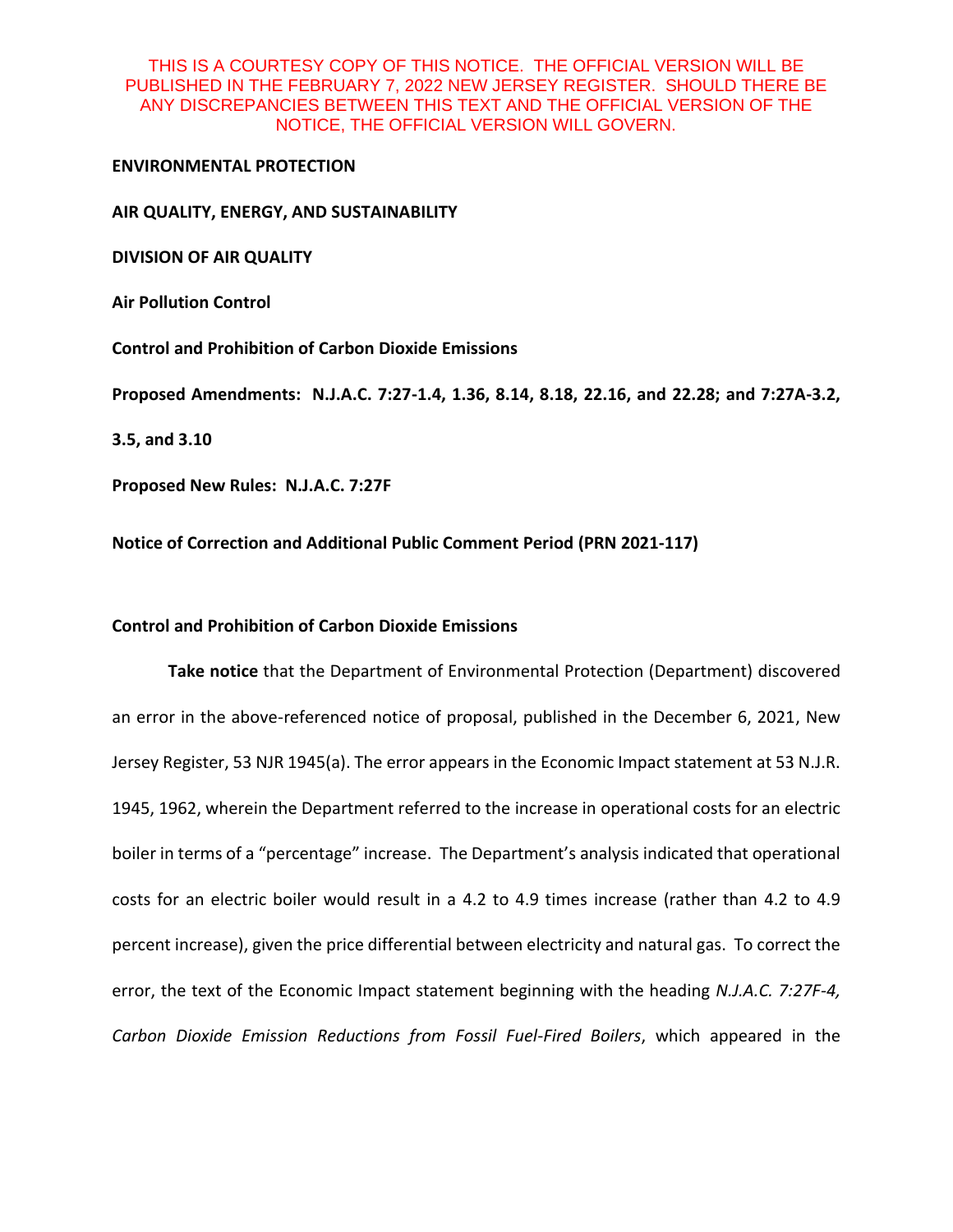December 6, 2021, notice of proposal in the New Jersey Register, 53 N.J.R. at 1962, is published below with the correction.

**Take further notice** that the Department will accept public comments on the notice of proposal, 53 N.J.R. 1945(a), and this notice of correction until March 6, 2022. The Department will continue to accept public comments limited to this notice of correction until April 8, 2022. Each comment should be identified by the applicable N.J.A.C. citation, with the commenter's name and affiliation following the comment.

The Department encourages electronic submittal of comments. In the alternative,

comments may be submitted on paper to:

Alice A. Previte, Esq. Attention: DEP Docket No. 07-21-11 Office of Legal Affairs New Jersey Department of Environmental Protection 401 East State Street, 7th Floor Mail Code 401-04L PO Box 402

Trenton, NJ 08625-0402

**Take further notice** that, in light of this error in the Economic Impact statement, corrected by this notice, the Department will hold a supplemental public hearing on March 29, 2022, at 9:00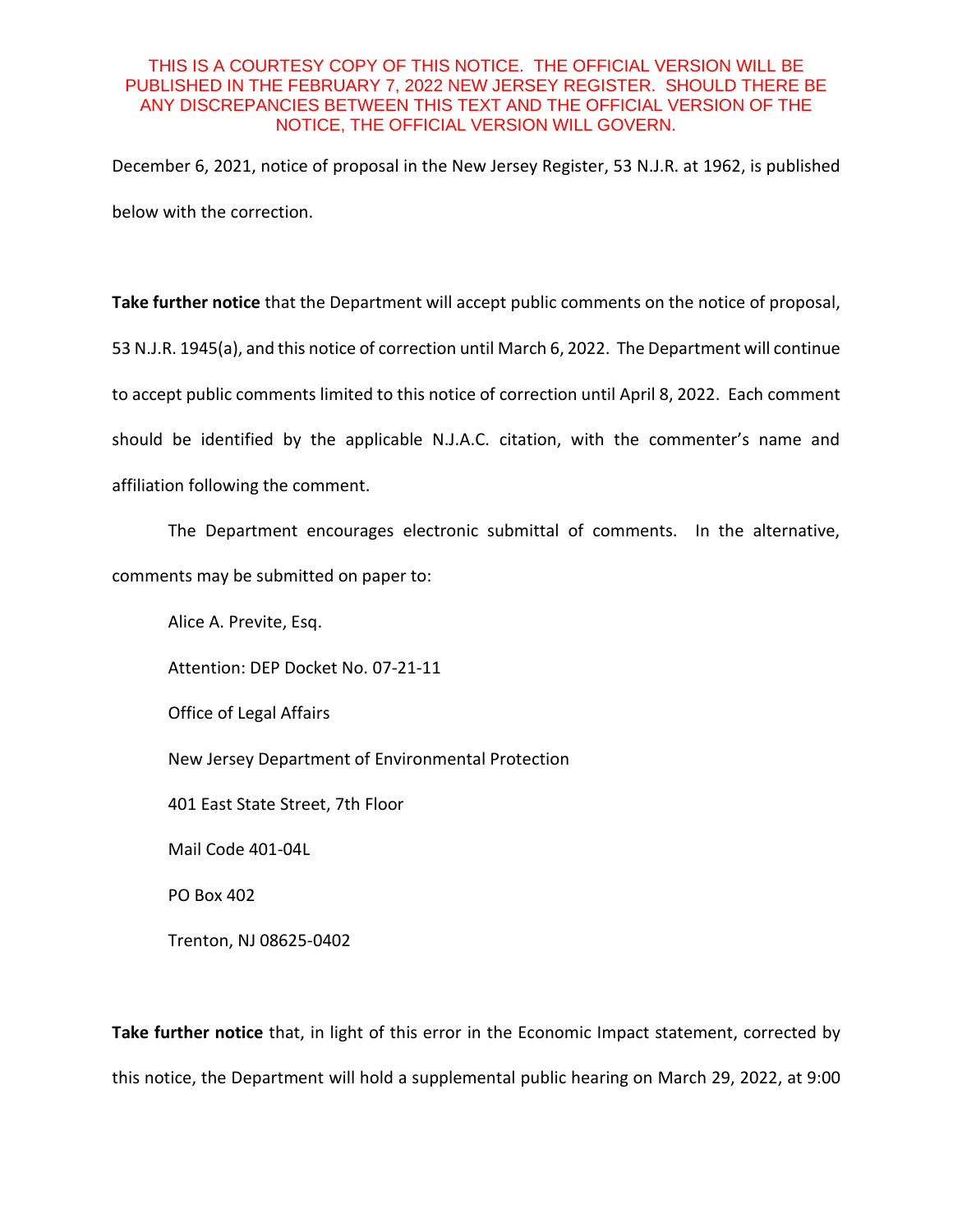A.M., for the sole purpose of receiving comments on the correction. The supplemental hearing will be conducted virtually through the Department's video conferencing software, Microsoft Teams. Interested persons may join the supplemental hearing from a computer, tablet, or smartphone using this link: [https://teams.microsoft.com/l/meetup](https://teams.microsoft.com/l/meetup-join/19%3ameeting_MTYwMWE1NGYtMGM5Ni00MjFhLWIxNDctM2RkZmU1MTk2MjNk%40thread.v2/0?context=%7b%22Tid%22%3a%225076c3d1-3802-4b9f-b36a-e0a41bd642a7%22%2c%22Oid%22%3a%220d3def85-9f77-463f-963f-62b28f26eb49%22%7d)[join/19%3ameeting\\_MTYwMWE1NGYtMGM5Ni00MjFhLWIxNDctM2RkZmU1MTk2MjNk%40thr](https://teams.microsoft.com/l/meetup-join/19%3ameeting_MTYwMWE1NGYtMGM5Ni00MjFhLWIxNDctM2RkZmU1MTk2MjNk%40thread.v2/0?context=%7b%22Tid%22%3a%225076c3d1-3802-4b9f-b36a-e0a41bd642a7%22%2c%22Oid%22%3a%220d3def85-9f77-463f-963f-62b28f26eb49%22%7d) [ead.v2/0?context=%7b%22Tid%22%3a%225076c3d1-3802-4b9f-b36a-](https://teams.microsoft.com/l/meetup-join/19%3ameeting_MTYwMWE1NGYtMGM5Ni00MjFhLWIxNDctM2RkZmU1MTk2MjNk%40thread.v2/0?context=%7b%22Tid%22%3a%225076c3d1-3802-4b9f-b36a-e0a41bd642a7%22%2c%22Oid%22%3a%220d3def85-9f77-463f-963f-62b28f26eb49%22%7d)

[e0a41bd642a7%22%2c%22Oid%22%3a%220d3def85-9f77-463f-963f-62b28f26eb49%22%7d](https://teams.microsoft.com/l/meetup-join/19%3ameeting_MTYwMWE1NGYtMGM5Ni00MjFhLWIxNDctM2RkZmU1MTk2MjNk%40thread.v2/0?context=%7b%22Tid%22%3a%225076c3d1-3802-4b9f-b36a-e0a41bd642a7%22%2c%22Oid%22%3a%220d3def85-9f77-463f-963f-62b28f26eb49%22%7d)

Interested persons may also dial in using a phone.

1 (856) 338-7074

Phone Conference ID: 691 322 528#

If you are interested in providing oral testimony or submitting written comments at the virtual, supplemental public hearing, please email the Department at heidi.jones@dep.nj.gov, no later than 5:00 P.M. on March 25, 2022, with your contact information (name, organization, telephone number, and email address). You must provide a valid email address, so the Department can send you an email confirming receipt of your interest to testify orally at the supplemental hearing. Please note that the supplemental hearing will be recorded. It is requested (but not required) that anyone providing oral testimony at the supplemental public hearing provide a copy of any prepared remarks to the Department through email.

A copy of this notice is available at [www.nj.gov/dep/rules.](http://www.nj.gov/dep/rules)

**Full text** of the corrected passage within the Economic Impact statement follows: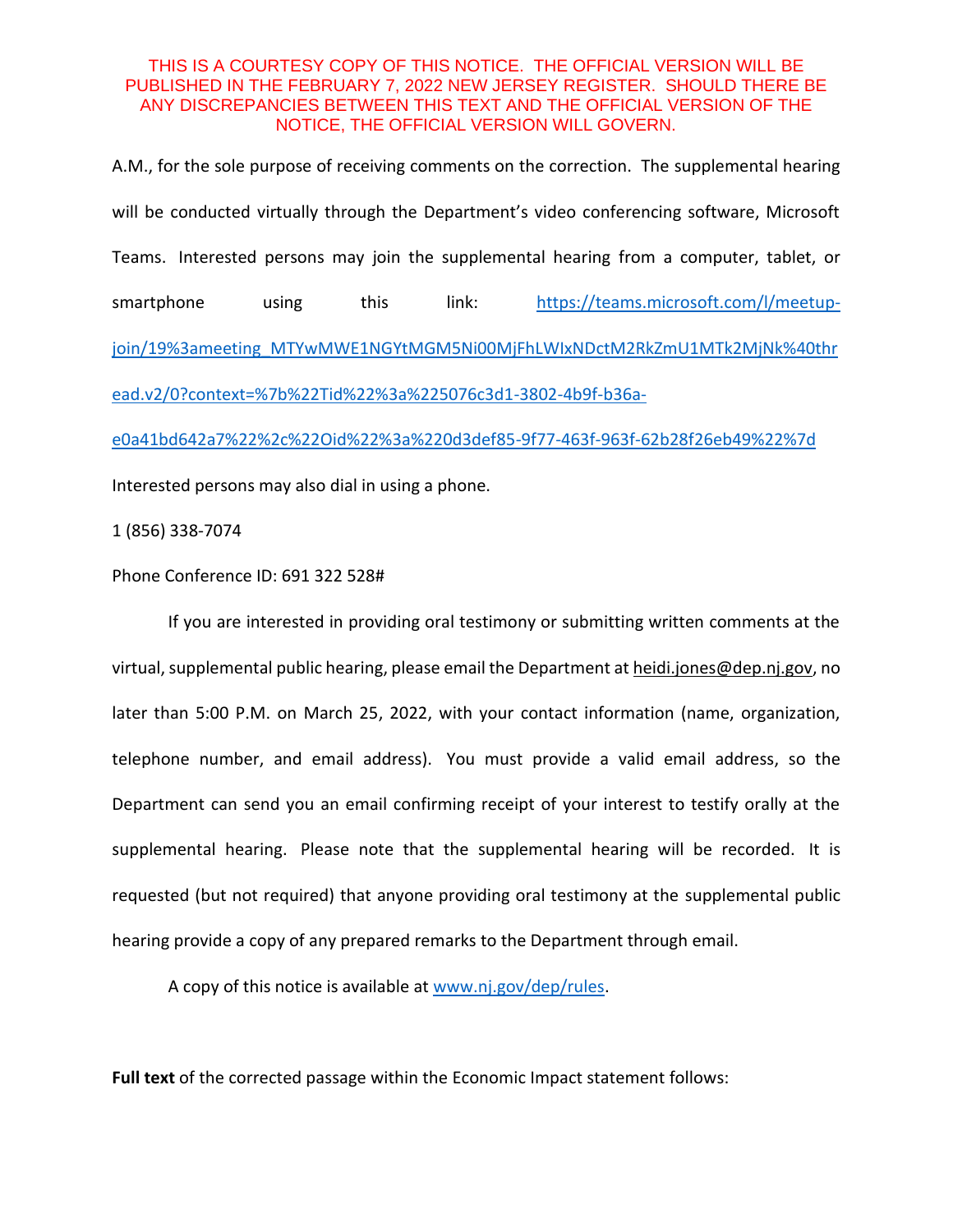#### *N.J.A.C. 7:27F-4, Carbon Dioxide Emission Reductions from Fossil Fuel-Fired Boilers*

As explained in the Summary, proposed N.J.A.C. 7:27F-4 places an additional requirement on a facility that is seeking a permit for a new fossil fuel-fired boiler with a maximum gross heat input rating equal to or greater than one MMBTU/hr and less than five MMBTU/hr. As noted in the Summary, electric boiler models capable of functioning in the same capacity as fossil fuelfired boilers with a maximum gross heat input rating of less than five MMBTU/hr, are currently available for purchase and installation from vendors in New Jersey. For a facility installing a new boiler (not replacing an existing boiler that has experienced mechanical failure) pursuant to proposed N.J.A.C. 7:27F-4.4, the Department estimates that the costs to install an electric boiler may be significantly less expensive than a commensurate fossil fuel-fired boiler. Specifically, the infrastructure costs are generally lower for an electric boiler because an electric boiler can be installed at the point of use. Thus, unlike a fossil fuel-fired boiler, an electric boiler will not necessarily require a designated boiler room, flue, fuel lines, ventilation, or long steam lines.

For boilers between one and five MMBtu/hr, the Department estimates a range for installation costs, only, of between \$5,000 and \$12,000 for an electric boiler and between \$8,000 and \$30,000 for a natural gas-fired boiler, which means a potential savings of between \$3,000 and \$18,000 for an electric boiler. The Department based this estimate on the price ranges set forth in the EIA data from their "Updated Buildings Sector Appliance and Equipment Costs and Efficiencies" report ([https://www.eia.gov/analysis/studies/buildings/equipcosts/pdf/full.pdf\)](https://www.eia.gov/analysis/studies/buildings/equipcosts/pdf/full.pdf), as well as information gathered from New Jersey-based vendors. In this case, the installation costs include all the costs for the installation, such as shipping and labor. Using the same resources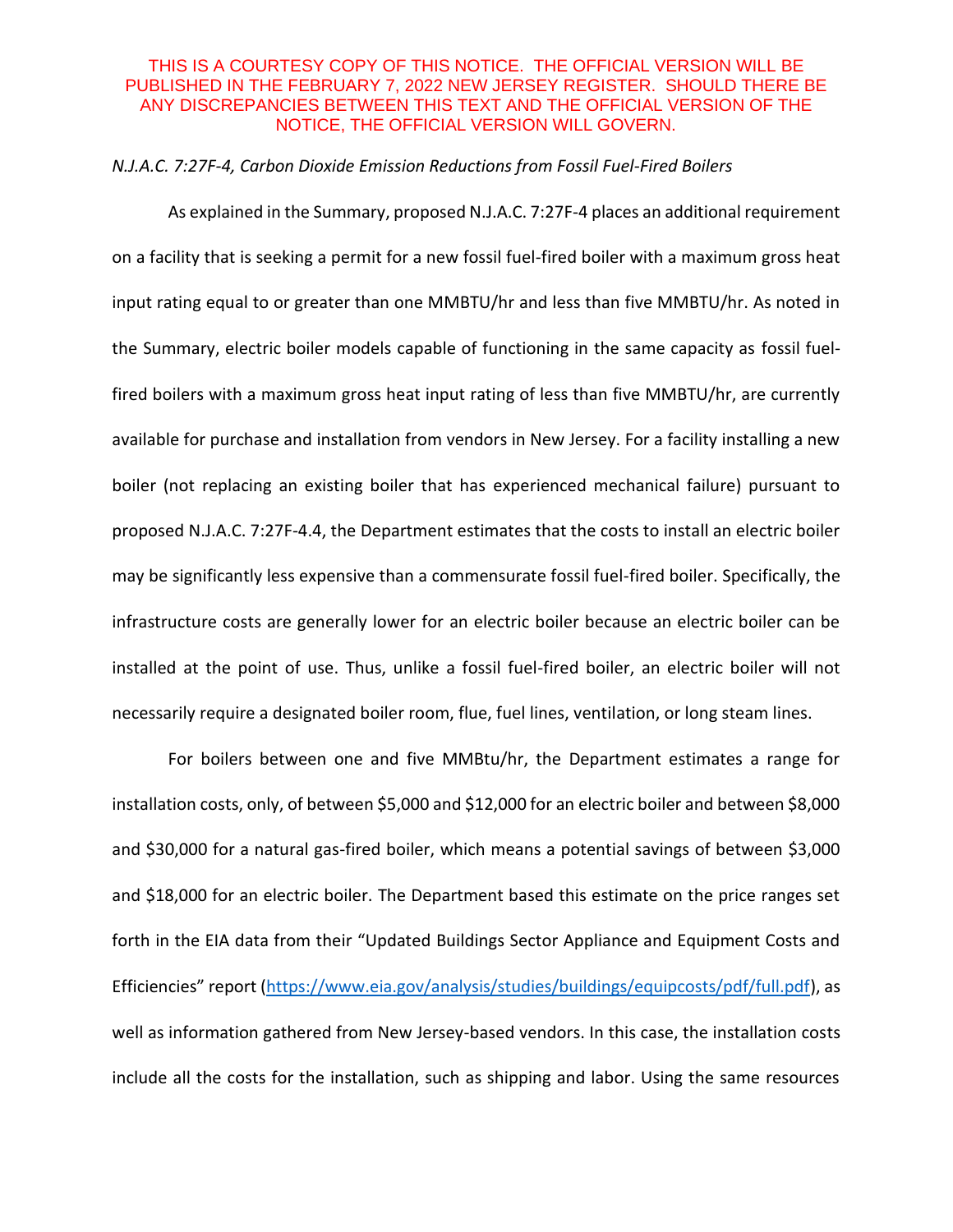(EIA and vendor data), the Department has also estimated a range for the cost of the new boiler unit itself. Depending on the size of the unit, the cost of a new electric boiler may be between \$5,000 and \$20,000; whereas, the cost of a new natural gas-fired boiler may be between \$5,000 and \$25,000. In other words, the equipment costs are on par, but the costs associated with a new electric boiler, including the installation, may be significantly lower than a fossil fuel-fired boiler. Thus, the Department anticipates that proposed N.J.A.C. 7:27F-4.4, as it applies to the installation of a new boiler, will result in a cost savings on installation and equipment.

The Department acknowledges that a facility that is replacing an existing fossil fuel-fired boiler with an electric boiler pursuant to proposed N.J.A.C. 7:27F-4.4 will not realize the savings associated with the installation of a new electric boiler, because that facility would likely have the infrastructure necessary for a replacement fossil fuel-fired boiler (designated boiler room, flue, fuel lines, ventilation, or long steam lines) in place already. The Department estimates the replacement cost of a fossil fuel-fired boiler with an electric boiler to be between \$10,000 and \$32,000 per boiler.

Based on a comparison of the 2018 average retail electricity costs versus the 2018 commercial rate for natural gas, the Department estimates that the operational costs for an electric boiler may be between 4.2 and 4.9 times higher. However, the Department does not forecast future energy costs and cannot predict that the costs of electricity and natural gas will continue along a similar cost differential, as electricity and natural gas prices are determined by many factors, including but not limited to, supply and demand, the state of global energy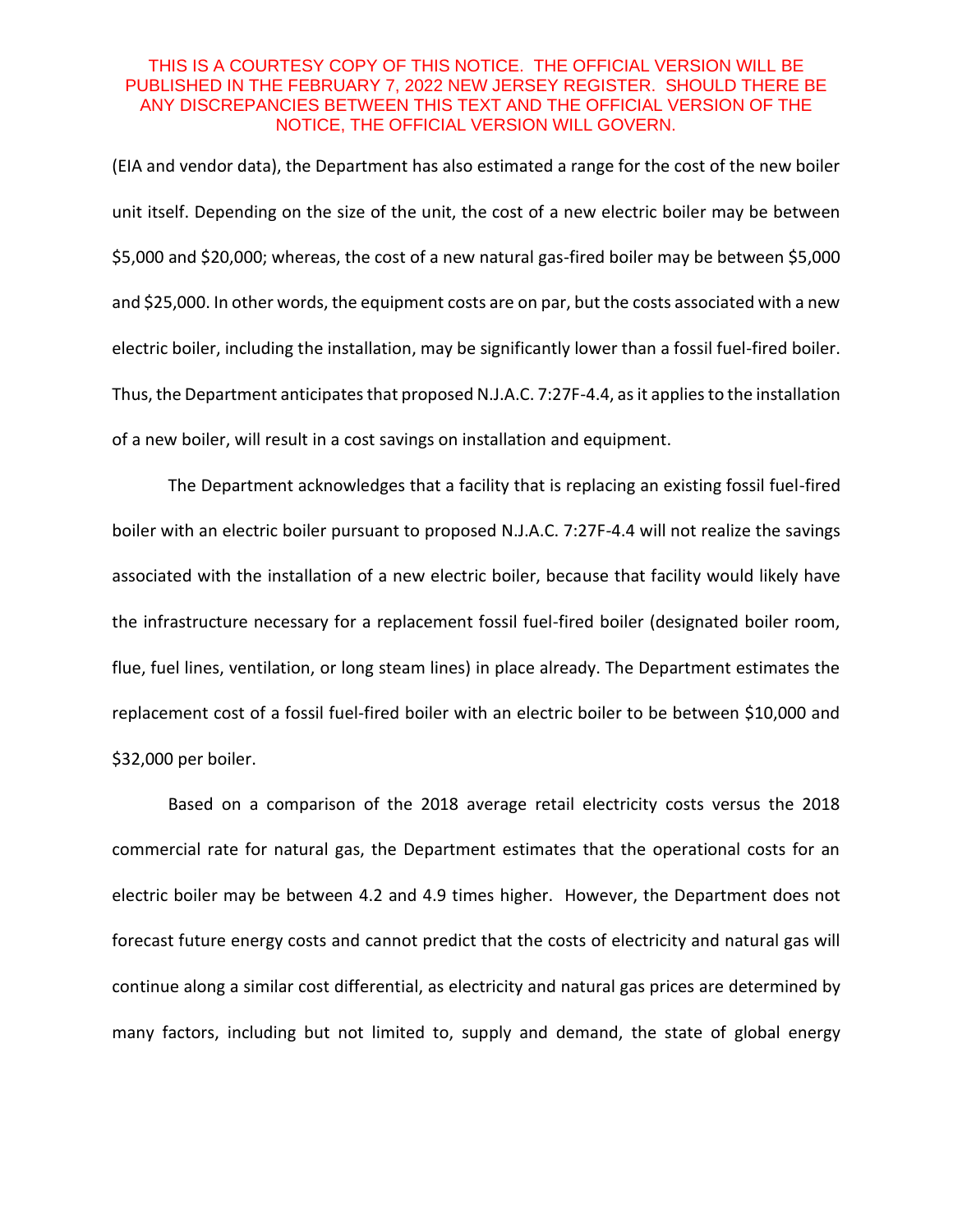markets, investor preferences, meteorological conditions, and government policies, including decarbonization goals and related laws and regulations.

While operational costs are presently estimated to be higher based upon a comparison of electric and natural gas prices, there are other cost variables that may benefit a facility subject to N.J.A.C. 7:27F-4.4. As noted in the Summary, the Department anticipates that in 2025, the increased demand for electric boilers will lead to greater competition and lower prices. Similarly, given the 2025 compliance date, an owner or operator of a single boiler that may be on the verge of replacement and subject to N.J.A.C. 7:27F-4.4, will have time to plan ahead. The Department expects that for some facilities, this rulemaking will provide the impetus to closely examine their energy usage and their equipment through a formal or informal energy audit. For instance, a facility may determine that current fossil fuel-fired equipment is too large and inefficient for the job; thus, replacement with a correctly sized boiler could offset the costs of replacement. Alternatively, a facility may determine that the increased costs for an electric boiler can be offset by other energy saving measures, such as replacement of fluorescent lights with LED technology. As noted in the Summary, State agencies, like the Board of Public Utilities, have programs available to assist with energy audits and to determine whether the entity qualifies for incentives to implement energy efficiency measures, which may offset the costs of replacement. In addition to the costs necessary to comply with N.J.A.C. 7:27F-4.4, owners and operators of boiler fleets will bear an additional cost to comply with the monitoring, recordkeeping, and reporting requirements. As described in detail in the Regulatory Flexibility Analysis, the Department acknowledges that facilities that include a boiler fleet will need to allocate time for personnel to